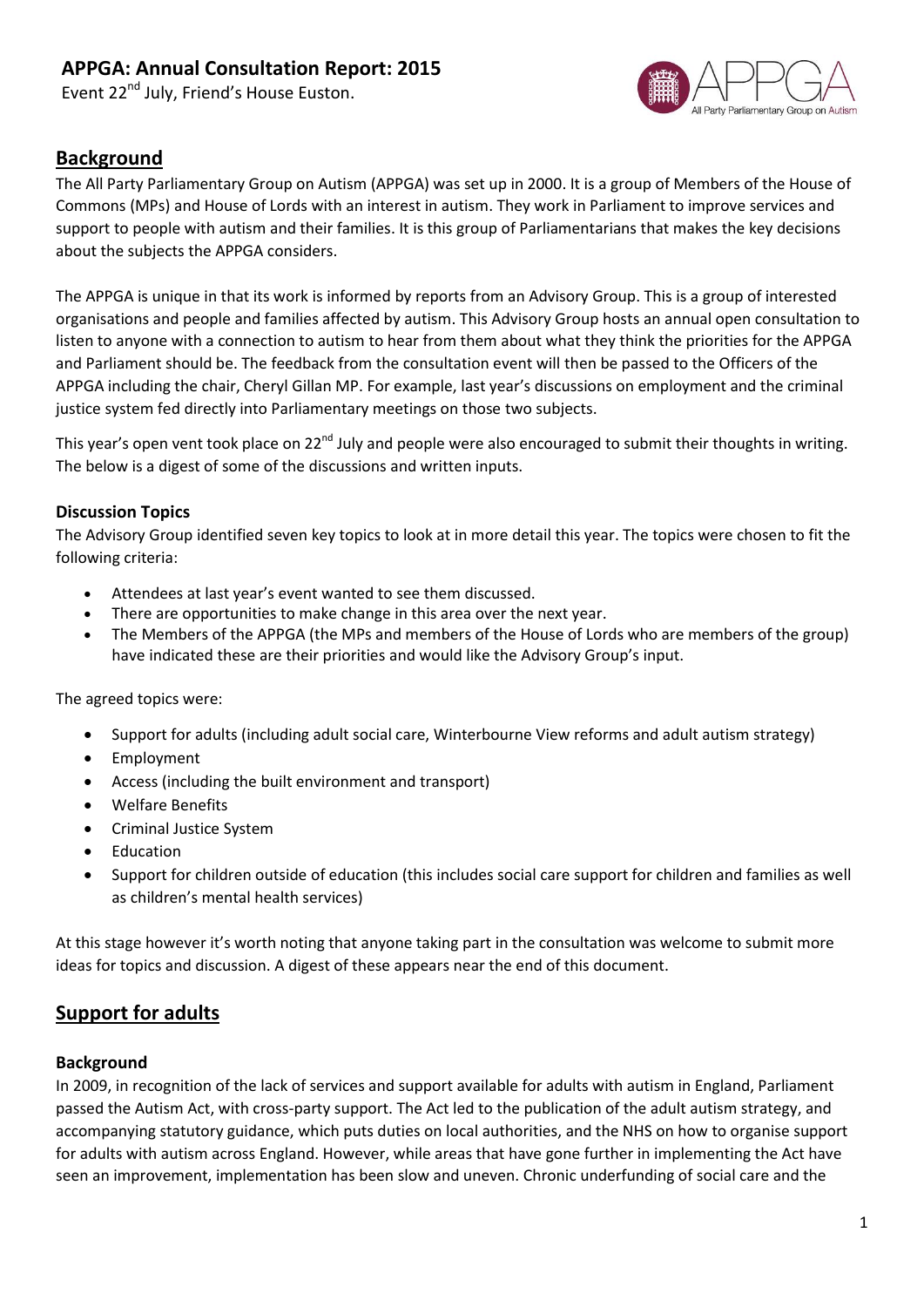Event 22<sup>nd</sup> July, Friend's House Euston.



tightening of eligibility criteria for care and support has also contributed to many people with autism not getting the support they need.

Alongside work on the Autism Act, the Government is also working to make sure that people with complex needs are supported more appropriately in the community rather than in in-patient settings. This programme of work is also looking at making sure people aren't being sent far away from family and friends to get the help they need.

#### **Headline Contributions**

- Diagnosis was highlighted as key issue by with many having to wait a long time for a diagnosis.
- It was suggested there was more need for specialist autism services that aren't hundreds of miles away from users.
- Community placements are perceived as cheaper alternative to local services but can be costly in long-term as often cause deterioration in care if their family are unable to advocate for them.
- A Local Authority Speech and language therapist fed back that they were limited to 12 maximum sessions with people. This was not long enough and did not reflect the needs of the people being referred to them.
- A lack of awareness with some service managers still suggesting that people on the spectrum with high IQ's and educational attainment do not need support finding jobs and meeting own care needs.
- It was suggested there is a need for joined up approaches between NHS and Local authority and other bodies in some parts of the UK
- Incredibly difficult to meet the criteria for bus passes and freedom passes in some areas, as they do not recognise autism without learning disability as meeting the criteria. Suggestion for more clear guidance on autism.
- There is currently a massive funding gap for people aged 16-18. In theory CAMHS and children services are able to continue to support a young person up to the age of 25 but contributors felt this isn't the reality.
- Transition care needs to be made more smooth and easier as adult services are not able to offer the same kind of services education and children services can offer and this causes a great deal of distress to the individual and their family and affects the persons level of success in adulthood.
- Suggestion made to amend Mental Capacity Act so power of attorney can protect autistic people from having to manage interactions with police, courts, social work etc. Group thought that the Act might be protected autonomy though.
- Some parts of the UK have little or no coverage of appropriate social care providers who are willing to support autistic people, particularly rural areas, small towns and places with high costs of living/
- It was felt the Police force, particularly the British Transport Police who are separate from the main police constabularies were key people to target.
- Housing associations and housing officers that work for local councils, frontline social care workers, the criminal justice system and courts, employers were also key people to target for further awareness and understanding.
- It was felt the Winterbourne view process is very slow and the barriers to its implementation are a lack of autism specific services but also a lack of awareness.
- It was stated that the government is putting pressure on local authorities to deliver but is not providing the resources for them to successfully bring people out of hospital settings.

### **Employment**

#### **Background**

Employment is a key issue affecting people with autism and their families. NAS surveys indicate:

- Only 15% of people with autism are in full-time paid work.
- 79% of people with autism on out-of-work benefits want to work.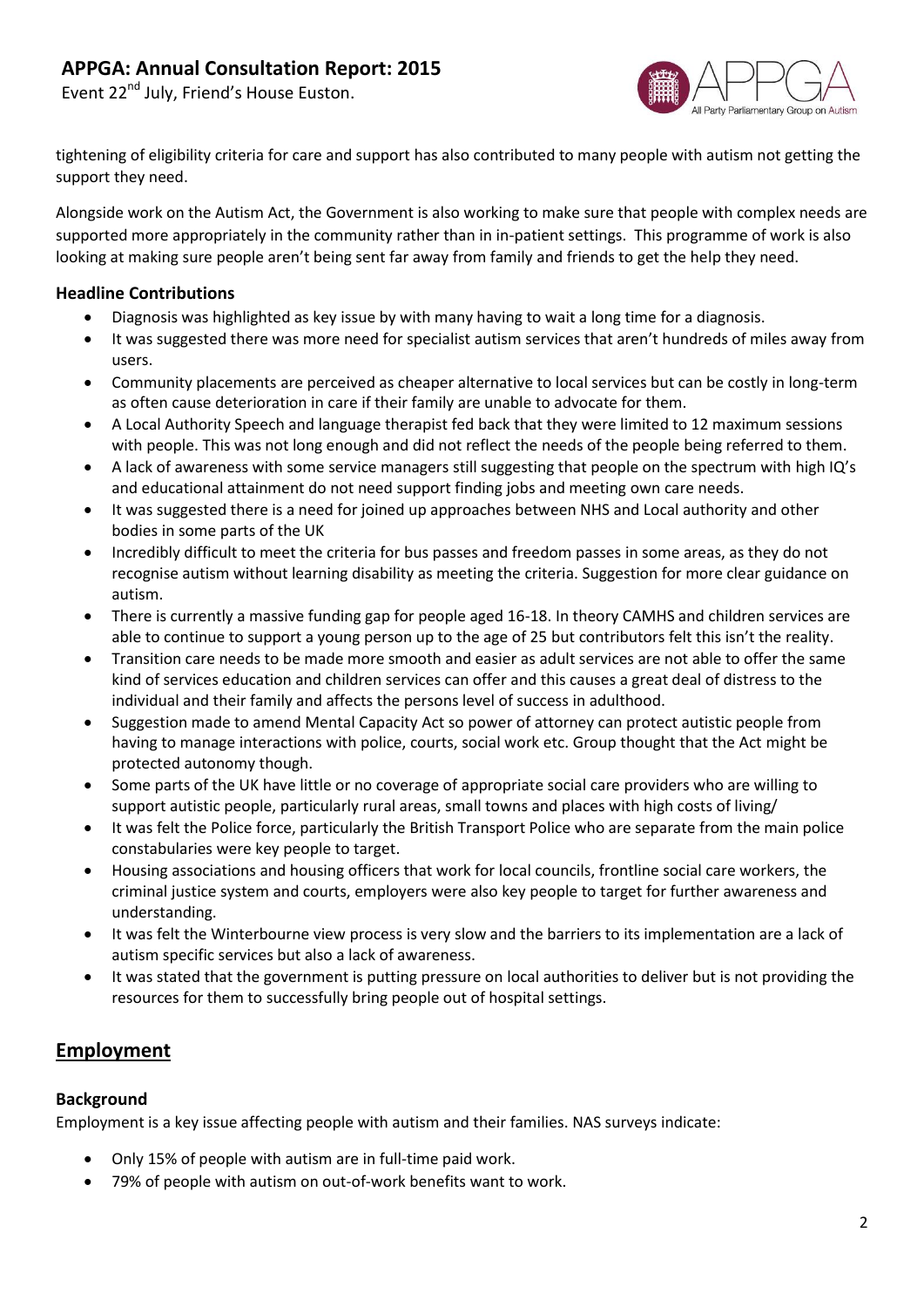Event 22<sup>nd</sup> July, Friend's House Euston.



- 26% of graduates with autism are unemployed compared to 4% of graduates as a whole.
- 65% of adults with autism rely on their families for financial support.

The Government has pledged to halve the disability employment gap. To do this effectively they must address the autism employment gap which studies show is even bigger. Many issues contribute to the employment barriers that people with autism face, such as misunderstanding from employers and potential colleagues. Currently, it is apparent that the Government's back-to-work schemes do not address the specific and long-term needs that autistic adults may require in order to enter and remain in the workplace.

#### **Headline Contributions**

- Any policy must consider the different factors in access to employment including (but not limited to) job adverts and public transport.
- There are often no existing employment services in local areas, and often people on the spectrum are not eligible for what is there.
- It was also suggested there is a lack of awareness on where autism fits in with mental health and learning disability criteria.
- It was suggested that Job Centres should have autism specialists
- It was discussed how workplace cultures can be alienating for people on the spectrum and that there is a need for continued support in the workplace - managers, HS inspector who takes responsibility for stress, and trade union support must all play a role.
- It was discussed that some will prefer to work part-time or as a volunteer rather than immediately working full-time. There is a need for flexibility and not one size fits all in employment for example options for remote working.
- Awareness is still a key challenge for employers, politicians, job centres and employment support providers. Especially relating to what constitutes a reasonable adjustment for someone on the spectrum.
- It was noted that '2-ticks' did not seem to have much oversight.
- 'Champions schemes' and Employability training were noted as positive and should be an aim for every employer.
- There was a suggestion to scrap the Work Programme, instead we should identify what support actually helps individuals.
- Government has key role in awarding contracts and needs to be pro-active in ensuring under employed groups.
- Late diagnosis and trouble getting the right support were also mentioned as reasons people on the spectrum struggled to find work.
- It was suggested we need to focus on providing systematic support for anxiety in workplace including awareness training and specialist work programmes
- Using MPs connections with local employers was also suggested.
- Using examples of good practice e.g. Hampshire police making promotion structure more autism friendly, could help with awareness.

### **Access (including the built environment and transport)**

#### **Background**

While the impact of the built environment on someone with a physical disability is more widely understood, the reasonable adjustments needed for people on the autism spectrum so that they can access public transport, businesses and other buildings are not.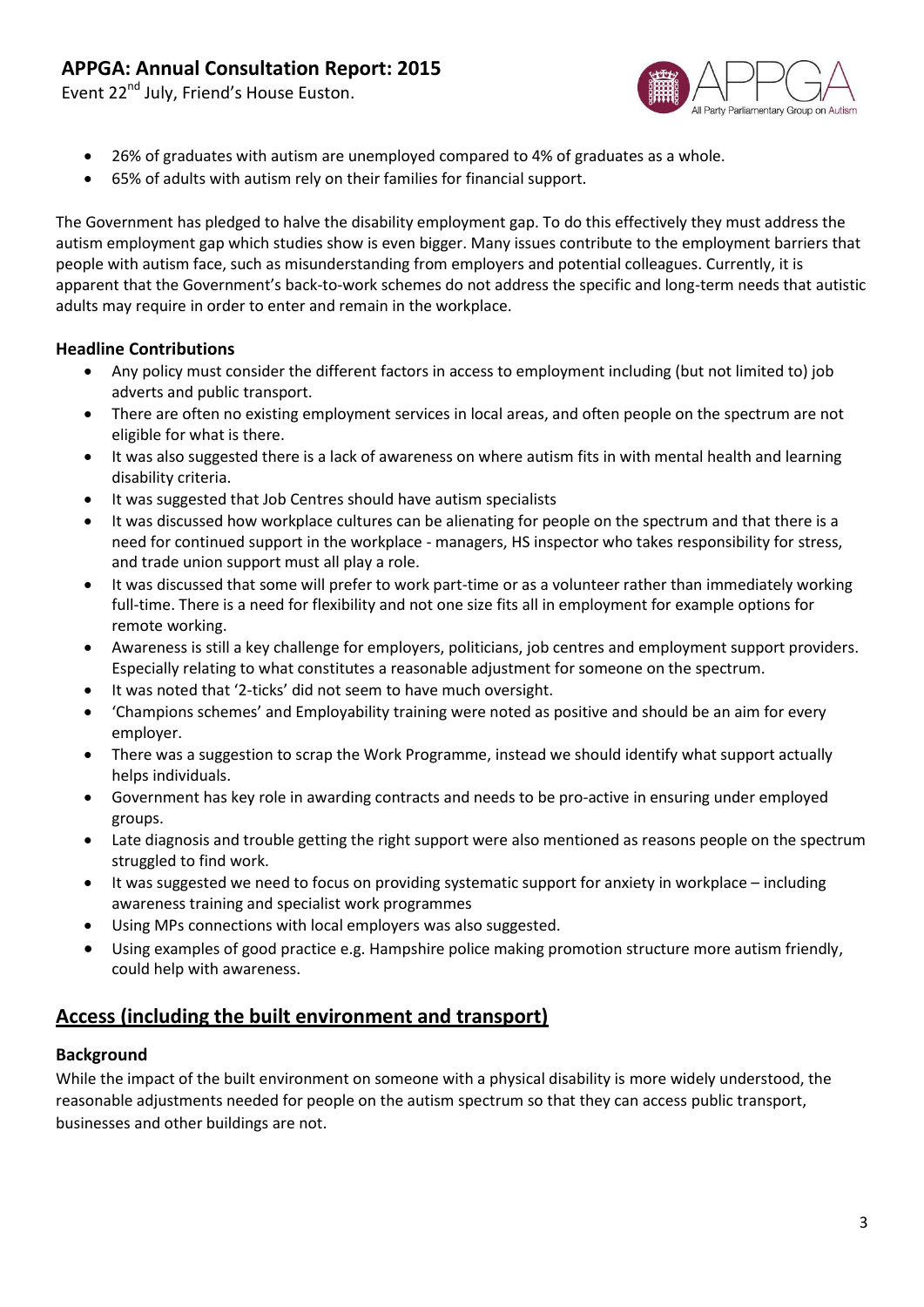Event 22<sup>nd</sup> July, Friend's House Euston.



Feedback from previous consultation events has made clear that more attention is needed to issues like lighting, noise and signage, training of particular staff (e.g bus drivers) that allow people on the spectrum to more easily maintain employment, access community facilities and use public transport.

#### **Headline Contributions**

- Focusing on adjustments that can be made in public and commercial buildings, for example supermarkets, schools, changes to light bulbs.
- Discussed conflict between direct regulations vs. adapting to specific needs as it may be hard to meet all of these needs or whether to focus on small adjustments like noise cancelling headphones.
- There are many different factors to consider around access, such as incorporating needs into building design plans, transport accessibility in first place.
- It was suggested we could use a test case going through the courts to apply pressure.
- We should highlight good examples of autism-friendly buildings like Stormont and the Welsh Assembly.
- Any argument should use the self-interest case particularly for employers and business owners.

## **Welfare Benefits**

#### **Background**

The July  $8<sup>th</sup>$  Budget announced a £30 a week reduction in the money paid to those in the Employment Support Allowance's (ESA) Work Related Activity Group (WRAG) from April 2017. This means those on ESA WRAG will receive the same level of payment as those in receipt of Jobseekers Allowance (JSA). The WRAG ESA is a benefit paid to those with a disability who are able to undertake 'work related activity' but who will need additional support to find a job.

The Summer Budget also announced a freeze on the rate of working age income replacement benefits for the next 4 years, including Jobseekers Allowance and ESA WRAG. The support group rate will continue to rise in line with inflation.

#### **Headline Contributions**

- It was noted that we need to raise autism awareness throughout whole benefits system including Work Programme providers, Job Centre +, DWP staff and WCA contractors.
- £30 a week cuts to ESA/WRAG were discussed at length it was also asked whether the wider workforce had the skills and training to work with people on spectrum
- The support cut for people at age 20 in Further Education was also raised and discussed.
- Various other barriers to employment support, including criminal justice and housing support were raised by participants.
- The need to make apprenticeships and employment schemes accessible and autism-friendly was highlighted.
- In terms of the debate it was suggested the framing shouldn't just be about employment as end in of itself, but about meaningful work and activities.
- It was highlighted that there is a need for proper accreditation and certification for all parts of the system
- Discussed lack of relevant knowledge about benefits systems and where Job Centre staff might guide people for benefits support e.g. about permitted work, and training staff up to accredited status
- Participants noted the WCA can be confusing and causes anxiety. Many felt it not fit for purpose.
- WCA Assessments are too reliant on yes or no questions with not enough understanding of anxiety and the diversity of the spectrum – for example a person's eloquence can disguise support needs.
- Further support is needed during the benefits appeals process as it can be very stressful.
- It was suggested that the next Autism Strategy needs a renewed focus on benefits and housing.
- Could there be more national policy coordination? For example between the benefits workforce and social housing.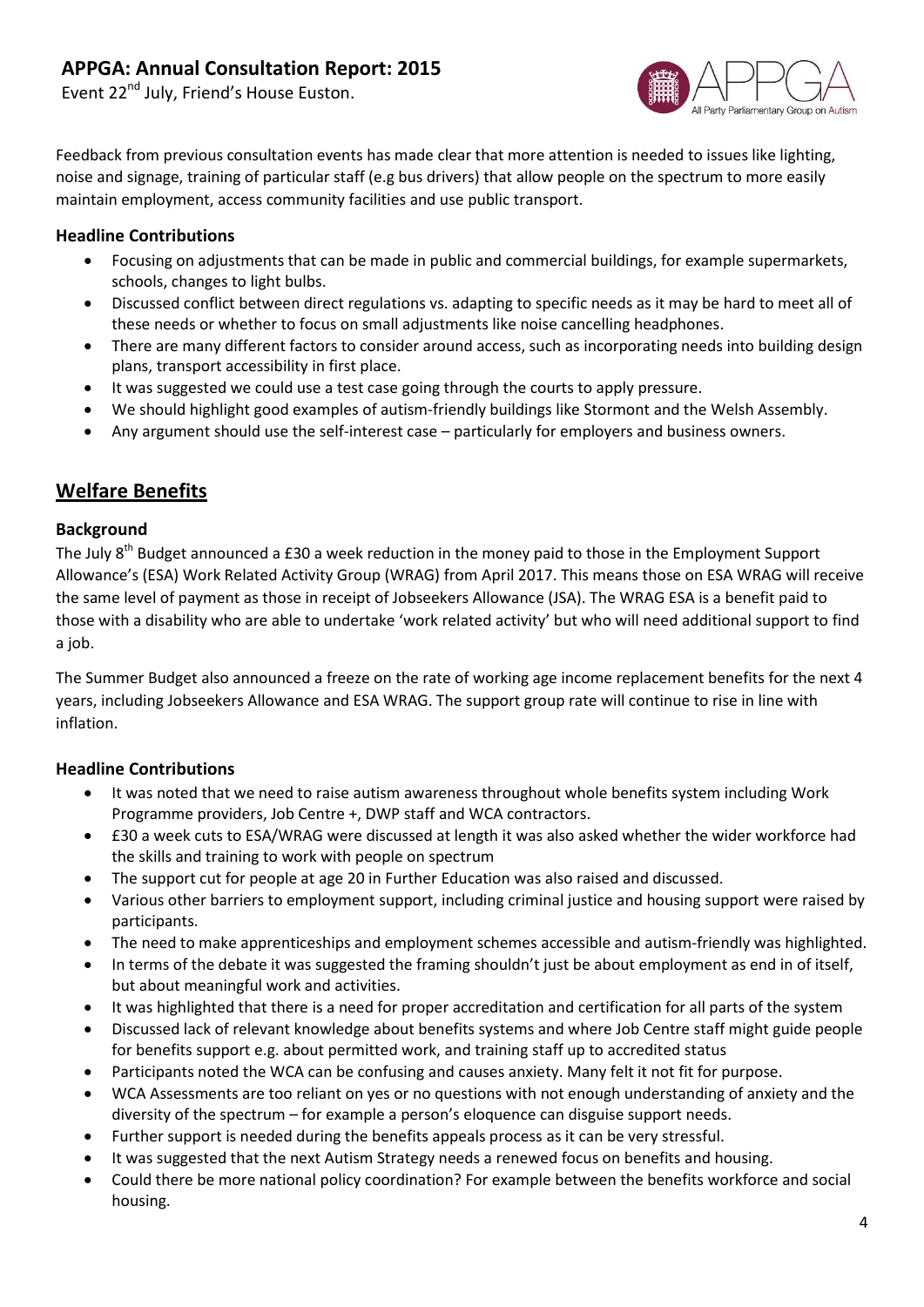Event 22<sup>nd</sup> July, Friend's House Euston.



- There is further need for public awareness and education about what benefits people are entitled to. People on the spectrum with children were highlighted as particularly lacking this advice.
- More unified campaigning and joint action groups between community and local steering groups including working with other disability groups and identifying gaps from area to area.

## **Criminal Justice System**

#### **Background**

Last year's APPGA meeting on the Criminal Justice system with the Prisons Minister was attended by over 100 people. Andrew Selous MP, the Minister for Prisons, moved by the experiences he heard and the number of people present subsequently wrote to every prison and encouraged them to undertake Autism Accreditation. Currently over 20 prisons have expressed an interest and will be working towards accreditation.

People with autism are less likely to become offenders or victims if their needs are identified early and they are properly supported. It can be social isolation that leads to people being exploited and either being led to commit crime themselves or becoming a victim of crime. Low level services, like social skills training, anti-victimisation classes and mentoring can have a significant impact in preventing people on the spectrum entering the criminal justice system.

The Prison Reform Trust report on the experience of prisoners with learning disabilities and difficulties within the criminal justice system stated that "people with learning disabilities or difficulties and people on the autistic spectrum represent some of the most vulnerable people in the offender population". The same report proceeds to identify that the "prevalence in the prison population remains unclear".

#### **Headline Contributions**

- Increasing training and awareness throughout justice system processes was highlighted.
- Identification of those on the spectrum being done as early as possible through ACPOs.
- Discussed the idea for an Autism Passport or alert card for interactions with police.
- The need to consider not just reasonable adjustments in criminal cases but also family courts for example having intermediaries, Legal Aid, Equality Act and Autism Act.
- Clear guidelines for people on the spectrum needed for all stages of the Criminal Justice process, including a breach of orders.
- Protections for adults in PACE codes but not actual courts Fitness to Plead raised as an issue.
- Hate crimes, and conversely being profiled as offenders when often been exploited and the need to reflect this in sentencing guidelines discussed.
- The extension of the Pegasus database which logs people who have communication difficulties to aid emergency situations was also raised.
- Legal aid to be automatic for all diagnosed adults so that they can have trained person in court supporting them through the process was suggested.
- Is the safeguarding agenda a campaign opportunity?
- In terms of the Prevent Strategy, how many have been found to be on the spectrum?
- Can Autism guidance in public services be expanded to include the Home Office and Ministry of Justice?
- Expansion of Autism Accreditation to prisons was discussed.

### **Education**

(includes school transport)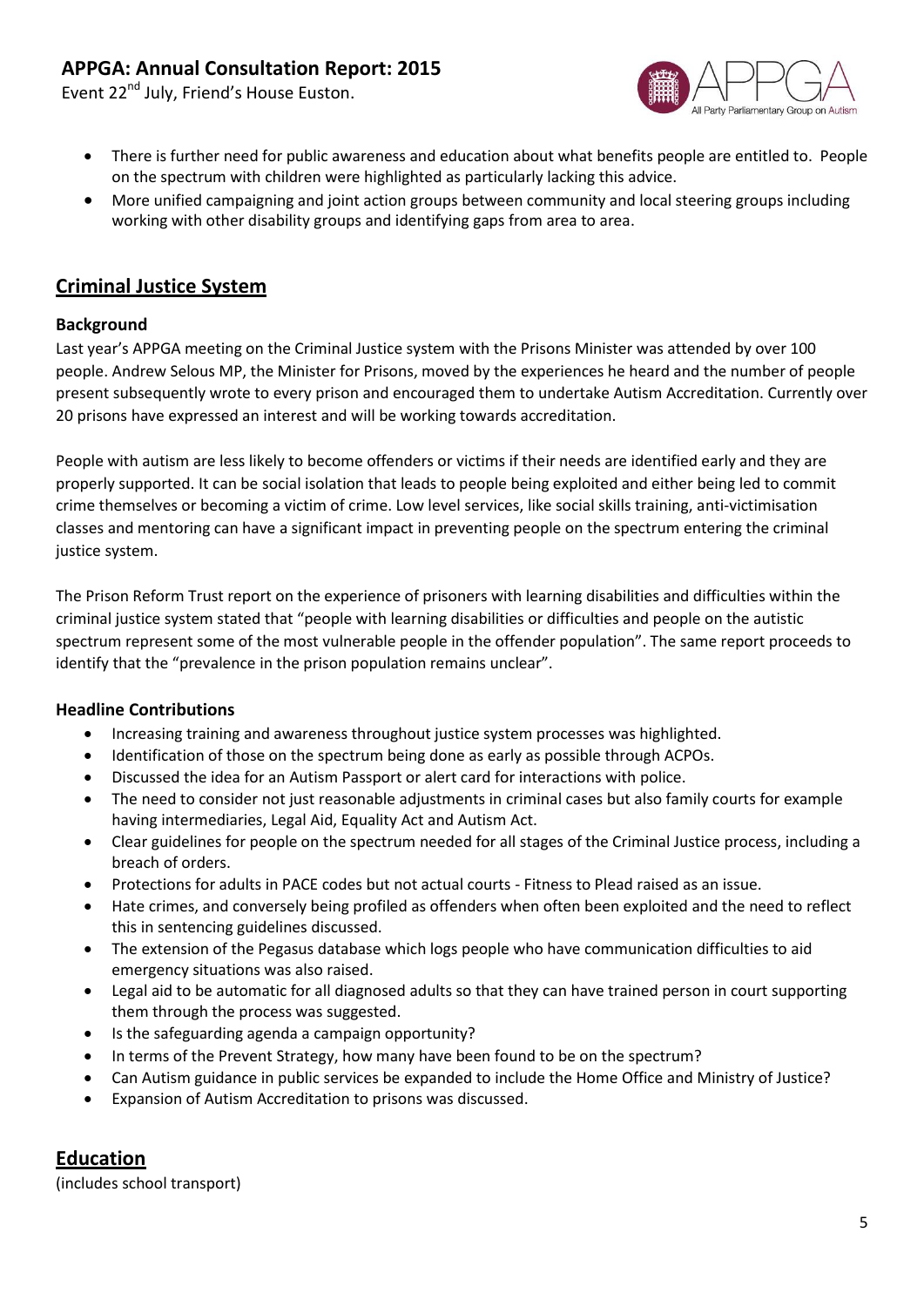Event 22<sup>nd</sup> July, Friend's House Euston.



#### **Background**

Special Educational Needs (SEN) has been a long-standing interest of the APPGA and education has been a feature of the Group's work in every Parliament. The Government's recent Children and Families Act led to reforms of the Special Educational Needs (SEN) system. This is now been in place a year and there some opportunities to start analysing whether these reforms are either working or being implemented.

#### **Headline Contributions**

- There was a discussion about the reforms to the way we train teachers which could have implications for children with SEN.
- School transport was raised as an issue by members of the APPGA Advisory Group as well as parents of children on the spectrum.
- A 'Passport of needs', similar to the NAS Hospital Passport, was suggested. Rather than having to re-explain to every new person in every educational setting, transport situation or after-school club. Could a standardised form or smartphone app be the answer?
- Are all Local Authorities are 'reinventing the wheel' with EHCPs? It was suggested there was a lack of firm guidance and a standardised format for them to follow.
- It was asked why do EHCPs do not cover University education?
- Delays on ECHP were mentioned with some parents told to instigate it themselves, often with poor consequences due to a lack of expert knowledge.
- Training, in common with other areas discussed, there is a desperate need for good autism training to be embedded in teacher training including transport operatives and accompaniers, for OFSTED inspectors, and for all others involved in the lives of young people accessing education.
- It was raised that teachers are still regularly getting barely an hour of training in autism. The contributor thought the bad awareness of autism can lead to the criminalisation of behaviour and a fast-track to the expense and waste of youth justice appearances.
- In transport it was suggested there are serious safeguarding issues including 'reverse auctioning' which means that the lowest bidder is getting the contract, whether they are suitable or not. No proper checks on employees in many places.
- A report was provided by Rachel Cotton on transport concerns. Specific incidents included children being left unattended; taxi and bus companies not considering children's needs; escorts and drivers not receiving training which can exacerbate challenging behaviour and anxiety; the route/driver changing regularly; provisions not made for late buses or for noises causing sensory overload – all of which can effectively take a day off school for children if a meltdown occurs. Solutions including certified online training, anonymous complaints and reporting system, compulsory travel passports for the children.
- It was suggested that apprenticeships need to be much more widely available, along with more vocational approaches to education.
- It was raised that OFSTED-type 'must get five GCSEs' schooling can be highly detrimental to some on the autism spectrum. OFSTED insisting on schools covering every surface with clutter to 'enrich' the environment were also mentioned as not being autism friendly.

### **Support for children outside of education**

(this includes social care support for children and families as well as children's mental health services)

#### **Background**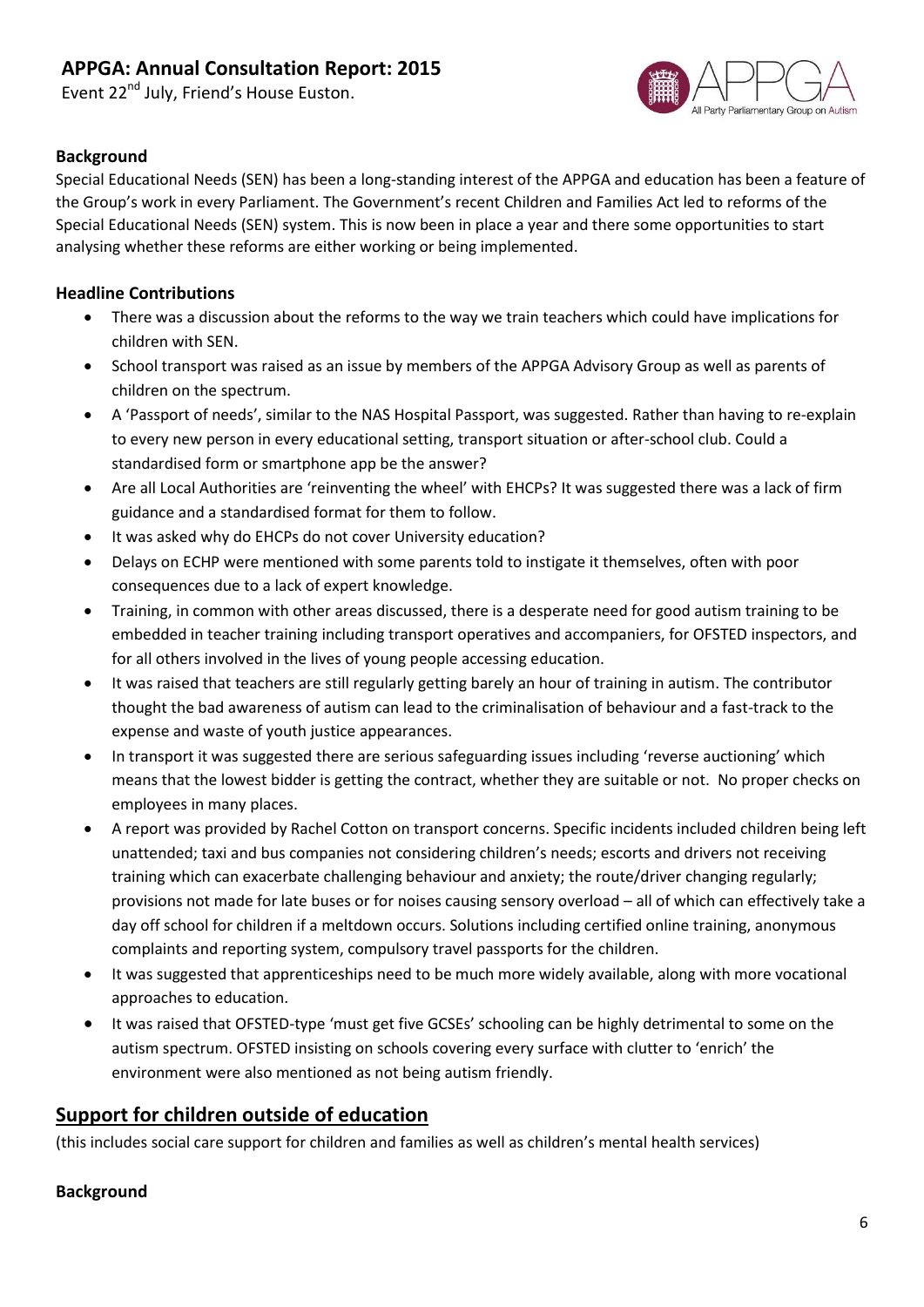Event 22<sup>nd</sup> July, Friend's House Euston.



While much thought and energy has – rightly – been put into educational reforms, the issue of what support children on the spectrum receive outside of their formal education has not received the same level of attention in Parliament.

Over 70% of children and young people with autism also have a mental health problem and may need support from mental health services.

Families also tell us they struggle to access short breaks for their children and other types of family support postdiagnosis. There are also the challenges with obtaining a diagnosis itself.

#### **Headline Contributions**

- An idea for developing something like 'Autism Friends' modelled on Dementia Friends.
- Having something similar to Autism Passport as for hospitals, or a single recognisable symbol e.g. for buildings to show ASD-friendliness, as part of EHCs? Bracelets to signify if non-verbal was suggested.
- It was raised that respite access and support for carers and support for children when they come home from residential services, is often arbitrary and needs to be more consistent nationwide.
- Discussed training in autism for social workers and balance of not shifting blame to parents.
- Variations in individuals on the spectrum are not reflected in government assessment frameworks was raised.
- The need for access to commercial services and accreditation for public services including the police, Ofsted, medical services etc. Can organisations like the NAS Autism Alliance could deliver something like Kitemarks?
- Challenges in implementation of Autism Act, NICE guidance, DDA were discussed.
- The need for general awareness campaign around autism was raised.
- The need for Government to recognised it's crucial to help people on the spectrum to self-advocate was discussed.
- It was discussed if the move to CCGs has affected diagnosis rates overall and in particular the rates of autism in girls and Black and Minority Ethnic communities.
- The idea of increasing online support for children in rural areas was raised.
- It was suggested we could use Winterborne View review as a policy lever to push through policy change.
- Can the APPGA create opportunities for interaction between MPs and people on spectrum so as to increase undersytanding?
- A discussion linking up with other APPGs e.g. on dementia took place. Partnership working with other APPGs was encouraged.

### **Other issues**

There are obviously many other issues that affect people with autism and their families which are not covered in the suggested topics. We therefore asked for other ideas and areas of discussion. The below is a summary of the ideas we received.

- Housing including social housing and flexibility regarding what households look like and further opportunities to be independent.
- Family justice system and the bias against people on the spectrum.
- Autism and ageism particularly women receiving late diagnosis.
- National awareness and health promotion campaigns.
- Ensuring support for profound/severe needs aren't ignored, particularly around forcing people known to be severely disabled to reapply for benefits in stressful process.
- Communication between autism professionals and agencies, sharing knowledge about good practice schemes/services that can be applied nationally.
- Loneliness as part of social care agenda for elderly with people on spectrum and carers being factored in.